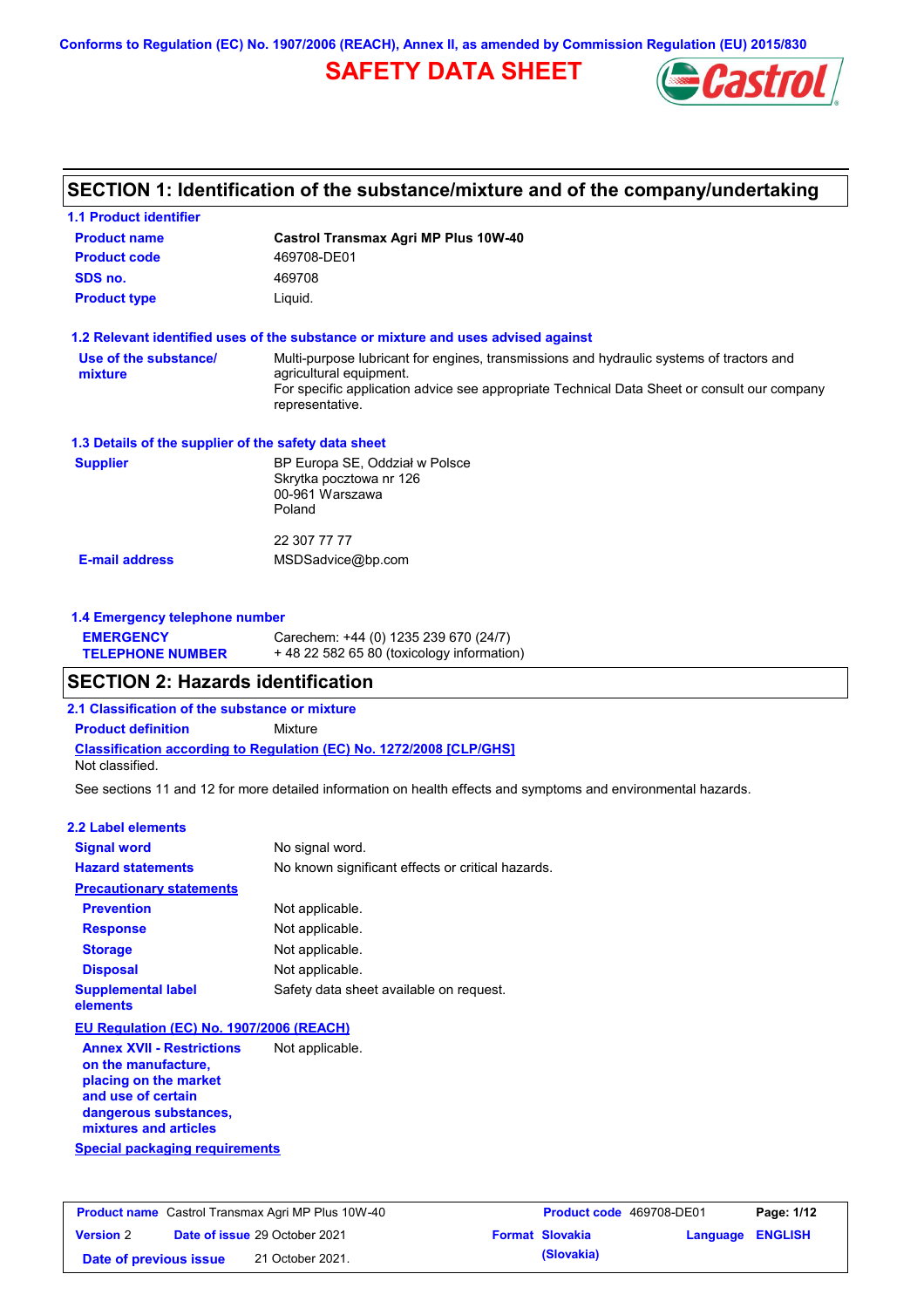### **Conforms to Regulation (EC) No. 1907/2006 (REACH), Annex II, as amended by Commission Regulation (EU) 2015/830**

## **SECTION 2: Hazards identification**

| <b>Containers to be fitted</b><br>with child-resistant<br>fastenings                                              | Not applicable.                                                                                                                                                                                                                                                                                                                                                                                                                                                                          |
|-------------------------------------------------------------------------------------------------------------------|------------------------------------------------------------------------------------------------------------------------------------------------------------------------------------------------------------------------------------------------------------------------------------------------------------------------------------------------------------------------------------------------------------------------------------------------------------------------------------------|
| <b>Tactile warning of danger</b>                                                                                  | Not applicable.                                                                                                                                                                                                                                                                                                                                                                                                                                                                          |
| 2.3 Other hazards                                                                                                 |                                                                                                                                                                                                                                                                                                                                                                                                                                                                                          |
| <b>Results of PBT and vPvB</b><br>assessment                                                                      | Product does not meet the criteria for PBT or vPvB according to Regulation (EC) No. 1907/2006,<br>Annex XIII.                                                                                                                                                                                                                                                                                                                                                                            |
| <b>Product meets the criteria</b><br>for PBT or vPvB according<br>to Regulation (EC) No.<br>1907/2006, Annex XIII | This mixture does not contain any substances that are assessed to be a PBT or a vPvB.                                                                                                                                                                                                                                                                                                                                                                                                    |
| Other hazards which do<br>not result in classification                                                            | Defatting to the skin.<br>USED ENGINE OILS<br>Used engine oil may contain hazardous components which have the potential to cause skin<br>cancer.<br>See Toxicological Information, section 11 of this Safety Data Sheet.<br>Note: High Pressure Applications<br>Injections through the skin resulting from contact with the product at high pressure constitute a<br>major medical emergency.<br>See 'Notes to physician' under First-Aid Measures, Section 4 of this Safety Data Sheet. |
|                                                                                                                   | Experimental data on one or more of the components has been used to determine all or part of<br>the hazard classification of this product.                                                                                                                                                                                                                                                                                                                                               |

### **SECTION 3: Composition/information on ingredients**

### **3.2 Mixtures**

Mixture **Product definition**

Highly refined base oil (IP 346 DMSO extract < 3%). Proprietary performance additives.

| <b>Product/ingredient</b><br>name                                                                   | <b>Identifiers</b>                                                                     | $\frac{9}{6}$ | <b>Regulation (EC) No.</b><br>1272/2008 [CLP]                             | <b>Type</b> |
|-----------------------------------------------------------------------------------------------------|----------------------------------------------------------------------------------------|---------------|---------------------------------------------------------------------------|-------------|
| Distillates (petroleum), hydrotreated<br>heavy paraffinic                                           | REACH #: 01-2119484627-25<br>EC: 265-157-1<br>CAS: 64742-54-7<br>Index: 649-467-00-8   | ≥50 - ≤75     | Not classified.                                                           | $[2]$       |
| Distillates (petroleum), hydrotreated<br>heavy paraffinic                                           | REACH #: 01-2119484627-25<br>$EC: 265-157-1$<br>CAS: 64742-54-7<br>Index: 649-467-00-8 | ≥10 - ≤25     | Asp. Tox. 1, H304                                                         | [1] [2]     |
| Distillates (petroleum), solvent-<br>dewaxed heavy paraffinic                                       | REACH #: 01-2119471299-27<br>EC: 265-169-7<br>CAS: 64742-65-0<br>Index: 649-474-00-6   | ≤5            | Not classified.                                                           | $[2]$       |
| Distillates (petroleum), solvent-<br>dewaxed heavy paraffinic                                       | REACH #: 01-2119471299-27<br>EC: 265-169-7<br>CAS: 64742-65-0<br>Index: 649-474-00-6   | -≤3           | Asp. Tox. 1, H304                                                         | [1] [2]     |
| Phosphorodithioic acid, mixed O,O-bis<br>(2-ethylhexyl and iso-Bu and iso-Pr)<br>esters, zinc salts | REACH #: 01-2119521201-61<br>EC: 288-917-4<br>CAS: 85940-28-9                          | -≤3           | <b>Skin Irrit. 2, H315</b><br>Eye Dam. 1, H318<br>Aquatic Chronic 2, H411 | [1] [2]     |

**See Section 16 for the full text of the H statements declared above.**

### **Type**

[1] Substance classified with a health or environmental hazard

[2] Substance with a workplace exposure limit

[3] Substance meets the criteria for PBT according to Regulation (EC) No. 1907/2006, Annex XIII

[4] Substance meets the criteria for vPvB according to Regulation (EC) No. 1907/2006, Annex XIII

[5] Substance of equivalent concern

[6] Additional disclosure due to company policy

Occupational exposure limits, if available, are listed in Section 8.

| <b>Product name</b> Castrol Transmax Agri MP Plus 10W-40 |  | <b>Product code</b> 469708-DE01      |                        | Page: 2/12       |  |
|----------------------------------------------------------|--|--------------------------------------|------------------------|------------------|--|
| <b>Version 2</b>                                         |  | <b>Date of issue 29 October 2021</b> | <b>Format Slovakia</b> | Language ENGLISH |  |
| Date of previous issue                                   |  | 21 October 2021.                     | (Slovakia)             |                  |  |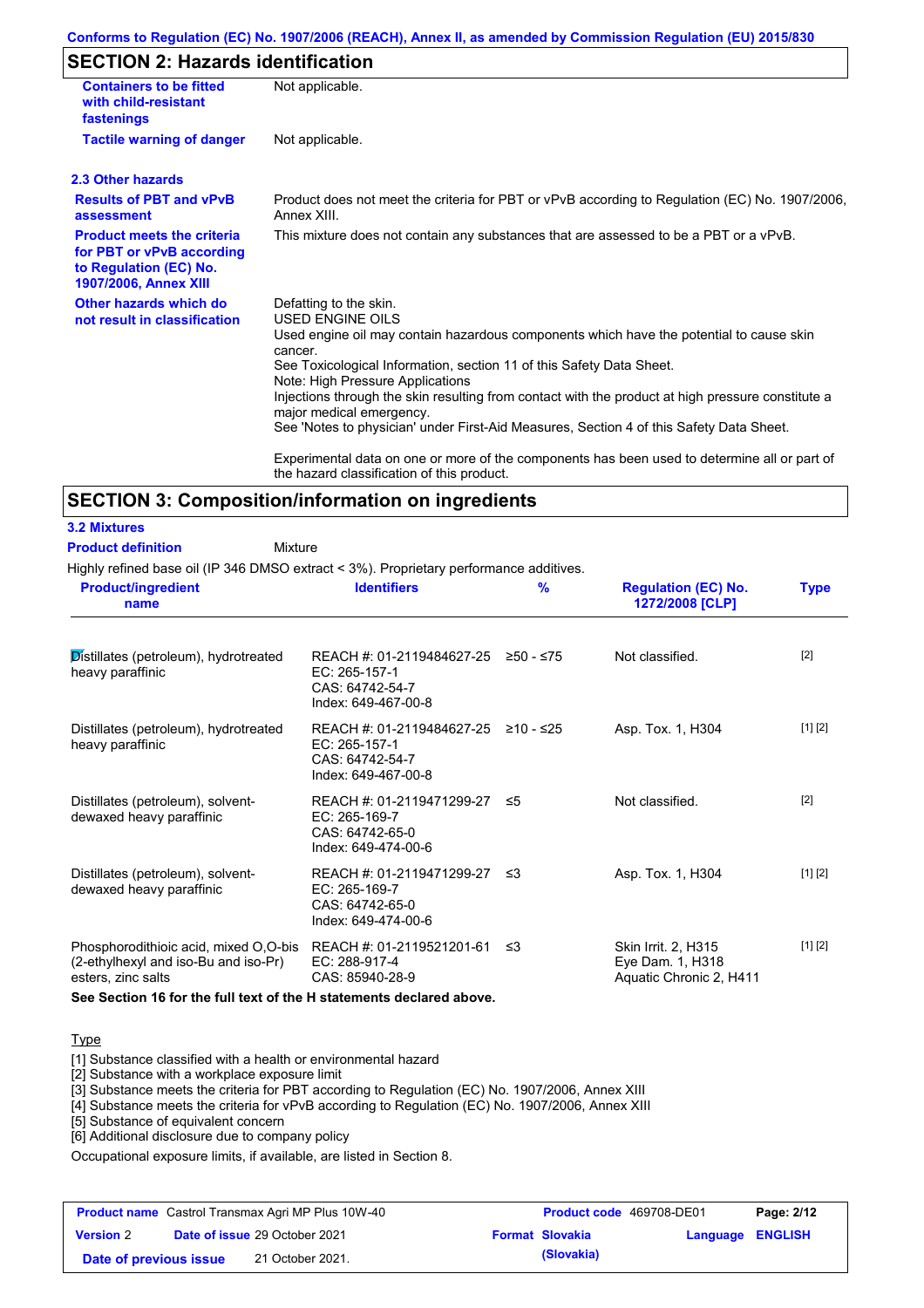### **SECTION 4: First aid measures**

| 4.1 Description of first aid measures |                                                                                                                                                                                                                                         |
|---------------------------------------|-----------------------------------------------------------------------------------------------------------------------------------------------------------------------------------------------------------------------------------------|
| <b>Eye contact</b>                    | In case of contact, immediately flush eyes with plenty of water for at least 15 minutes. Eyelids<br>should be held away from the eyeball to ensure thorough rinsing. Check for and remove any<br>contact lenses. Get medical attention. |
| <b>Skin contact</b>                   | Wash skin thoroughly with soap and water or use recognised skin cleanser. Remove<br>contaminated clothing and shoes. Wash clothing before reuse. Clean shoes thoroughly before<br>reuse. Get medical attention if irritation develops.  |
| <b>Inhalation</b>                     | If inhaled, remove to fresh air. Get medical attention if symptoms occur.                                                                                                                                                               |
| <b>Ingestion</b>                      | Do not induce vomiting unless directed to do so by medical personnel. Get medical attention if<br>symptoms occur.                                                                                                                       |
| <b>Protection of first-aiders</b>     | No action shall be taken involving any personal risk or without suitable training.                                                                                                                                                      |

### **4.2 Most important symptoms and effects, both acute and delayed**

See Section 11 for more detailed information on health effects and symptoms.

### **Potential acute health effects**

| <b>Inhalation</b>         | Vapour inhalation under ambient conditions is not normally a problem due to low vapour<br>pressure.                                                                                                                        |
|---------------------------|----------------------------------------------------------------------------------------------------------------------------------------------------------------------------------------------------------------------------|
| <b>Ingestion</b>          | No known significant effects or critical hazards.                                                                                                                                                                          |
| <b>Skin contact</b>       | Defatting to the skin. May cause skin dryness and irritation.                                                                                                                                                              |
| <b>Eye contact</b>        | Not classified as an eye irritant. Based on data available for this or related materials.                                                                                                                                  |
|                           | Delayed and immediate effects as well as chronic effects from short and long-term exposure                                                                                                                                 |
| <b>Inhalation</b>         | Overexposure to the inhalation of airborne droplets or aerosols may cause irritation of the<br>respiratory tract.                                                                                                          |
| <b>Ingestion</b>          | Ingestion of large quantities may cause nausea and diarrhoea.                                                                                                                                                              |
| <b>Skin contact</b>       | Prolonged or repeated contact can defat the skin and lead to irritation and/or dermatitis.                                                                                                                                 |
| <b>Eye contact</b>        | Potential risk of transient stinging or redness if accidental eye contact occurs.                                                                                                                                          |
|                           | 4.3 Indication of any immediate medical attention and special treatment needed                                                                                                                                             |
| <b>Notes to physician</b> | Treatment should in general be symptomatic and directed to relieving any effects.<br>Note: High Pressure Applications<br>Injections through the skin resulting from contact with the product at high pressure constitute a |

Injections through the skin resulting from contact with the product at high pressure constitute a major medical emergency. Injuries may not appear serious at first but within a few hours tissue becomes swollen, discoloured and extremely painful with extensive subcutaneous necrosis. Surgical exploration should be undertaken without delay. Thorough and extensive debridement of the wound and underlying tissue is necessary to minimise tissue loss and prevent or limit permanent damage. Note that high pressure may force the product considerable distances along tissue planes.

### **SECTION 5: Firefighting measures**

| 5.1 Extinguishing media                                   |                                                                                                                                                                                                                                                                                                                                                                   |
|-----------------------------------------------------------|-------------------------------------------------------------------------------------------------------------------------------------------------------------------------------------------------------------------------------------------------------------------------------------------------------------------------------------------------------------------|
| <b>Suitable extinguishing</b><br>media                    | In case of fire, use foam, dry chemical or carbon dioxide extinguisher or spray.                                                                                                                                                                                                                                                                                  |
| <b>Unsuitable extinguishing</b><br>media                  | Do not use water jet. The use of a water jet may cause the fire to spread by splashing the<br>burning product.                                                                                                                                                                                                                                                    |
| 5.2 Special hazards arising from the substance or mixture |                                                                                                                                                                                                                                                                                                                                                                   |
| <b>Hazards from the</b><br>substance or mixture           | In a fire or if heated, a pressure increase will occur and the container may burst.                                                                                                                                                                                                                                                                               |
| <b>Hazardous combustion</b><br>products                   | Combustion products may include the following:<br>carbon oxides (CO, CO <sub>2</sub> ) (carbon monoxide, carbon dioxide)                                                                                                                                                                                                                                          |
| 5.3 Advice for firefighters                               |                                                                                                                                                                                                                                                                                                                                                                   |
| <b>Special precautions for</b><br>fire-fighters           | No action shall be taken involving any personal risk or without suitable training. Promptly<br>isolate the scene by removing all persons from the vicinity of the incident if there is a fire.                                                                                                                                                                    |
| <b>Special protective</b><br>equipment for fire-fighters  | Fire-fighters should wear appropriate protective equipment and self-contained breathing<br>apparatus (SCBA) with a full face-piece operated in positive pressure mode. Clothing for fire-<br>fighters (including helmets, protective boots and gloves) conforming to European standard EN<br>469 will provide a basic level of protection for chemical incidents. |

| <b>Product name</b> Castrol Transmax Agri MP Plus 10W-40 |  | <b>Product code</b> 469708-DE01      |                        | Page: 3/12       |  |
|----------------------------------------------------------|--|--------------------------------------|------------------------|------------------|--|
| <b>Version 2</b>                                         |  | <b>Date of issue 29 October 2021</b> | <b>Format Slovakia</b> | Language ENGLISH |  |
| Date of previous issue                                   |  | 21 October 2021.                     | (Slovakia)             |                  |  |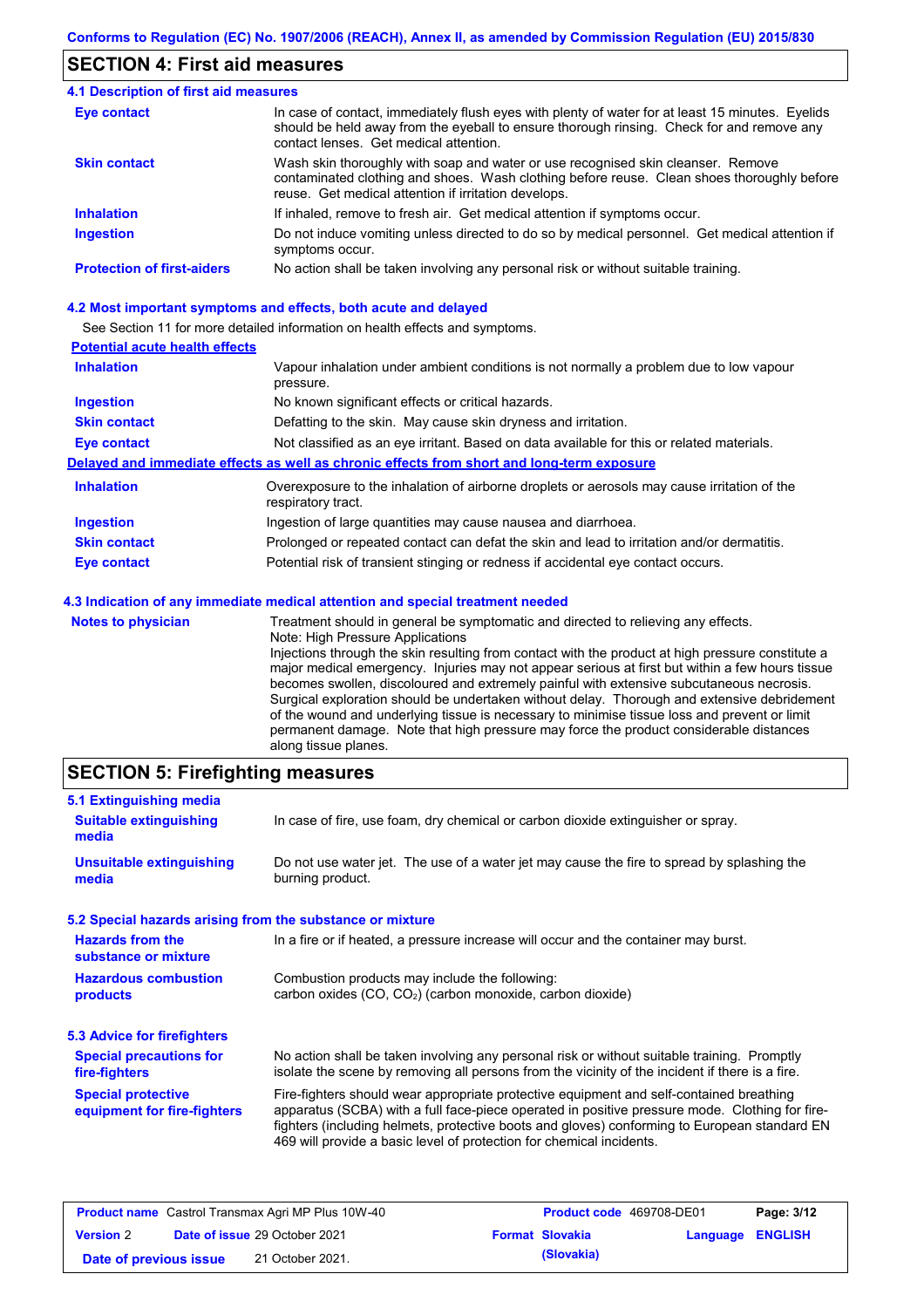## **SECTION 6: Accidental release measures**

|                                                          | 6.1 Personal precautions, protective equipment and emergency procedures                                                                                                                                                                                                                                                                                                                        |
|----------------------------------------------------------|------------------------------------------------------------------------------------------------------------------------------------------------------------------------------------------------------------------------------------------------------------------------------------------------------------------------------------------------------------------------------------------------|
| For non-emergency<br>personnel                           | No action shall be taken involving any personal risk or without suitable training. Evacuate<br>surrounding areas. Keep unnecessary and unprotected personnel from entering. Do not touch<br>or walk through spilt material. Floors may be slippery; use care to avoid falling. Put on<br>appropriate personal protective equipment.                                                            |
| For emergency responders                                 | If specialised clothing is required to deal with the spillage, take note of any information in<br>Section 8 on suitable and unsuitable materials. See also the information in "For non-<br>emergency personnel".                                                                                                                                                                               |
| <b>6.2 Environmental</b><br>precautions                  | Avoid dispersal of spilt material and runoff and contact with soil, waterways, drains and sewers.<br>Inform the relevant authorities if the product has caused environmental pollution (sewers,<br>waterways, soil or air).                                                                                                                                                                    |
| 6.3 Methods and material for containment and cleaning up |                                                                                                                                                                                                                                                                                                                                                                                                |
| <b>Small spill</b>                                       | Stop leak if without risk. Move containers from spill area. Absorb with an inert material and<br>place in an appropriate waste disposal container. Dispose of via a licensed waste disposal<br>contractor.                                                                                                                                                                                     |
| <b>Large spill</b>                                       | Stop leak if without risk. Move containers from spill area. Prevent entry into sewers, water<br>courses, basements or confined areas. Contain and collect spillage with non-combustible,<br>absorbent material e.g. sand, earth, vermiculite or diatomaceous earth and place in container<br>for disposal according to local regulations. Dispose of via a licensed waste disposal contractor. |
| 6.4 Reference to other<br><b>sections</b>                | See Section 1 for emergency contact information.<br>See Section 5 for firefighting measures.<br>See Section 8 for information on appropriate personal protective equipment.<br>See Section 12 for environmental precautions.<br>See Section 13 for additional waste treatment information.                                                                                                     |

# **SECTION 7: Handling and storage**

| 7.1 Precautions for safe handling                                                    |                                                                                                                                                                                                                                                                                                                                                                                                                                                                                          |
|--------------------------------------------------------------------------------------|------------------------------------------------------------------------------------------------------------------------------------------------------------------------------------------------------------------------------------------------------------------------------------------------------------------------------------------------------------------------------------------------------------------------------------------------------------------------------------------|
| <b>Protective measures</b>                                                           | Put on appropriate personal protective equipment.                                                                                                                                                                                                                                                                                                                                                                                                                                        |
| <b>Advice on general</b><br>occupational hygiene                                     | Eating, drinking and smoking should be prohibited in areas where this material is handled,<br>stored and processed. Wash thoroughly after handling. Remove contaminated clothing and<br>protective equipment before entering eating areas. See also Section 8 for additional<br>information on hygiene measures.                                                                                                                                                                         |
| <b>7.2 Conditions for safe</b><br>storage, including any<br><i>incompatibilities</i> | Store in accordance with local regulations. Store in a dry, cool and well-ventilated area, away<br>from incompatible materials (see Section 10). Keep away from heat and direct sunlight. Keep<br>container tightly closed and sealed until ready for use. Containers that have been opened must<br>be carefully resealed and kept upright to prevent leakage. Store and use only in equipment/<br>containers designed for use with this product. Do not store in unlabelled containers. |
| <b>Not suitable</b>                                                                  | Prolonged exposure to elevated temperature.                                                                                                                                                                                                                                                                                                                                                                                                                                              |
| 7.3 Specific end use(s)                                                              |                                                                                                                                                                                                                                                                                                                                                                                                                                                                                          |
| <b>Recommendations</b>                                                               | See section 1.2 and Exposure scenarios in annex, if applicable.                                                                                                                                                                                                                                                                                                                                                                                                                          |
|                                                                                      | <b>SECTION 8: Exposure controls/personal protection</b>                                                                                                                                                                                                                                                                                                                                                                                                                                  |
| <b>8.1 Control parameters</b>                                                        |                                                                                                                                                                                                                                                                                                                                                                                                                                                                                          |
| <b>Occupational exposure limits</b>                                                  | No exposure limit value known.                                                                                                                                                                                                                                                                                                                                                                                                                                                           |
|                                                                                      |                                                                                                                                                                                                                                                                                                                                                                                                                                                                                          |

| <b>Product/ingredient name</b>                           | <b>Exposure limit values</b>                                                                                                                                                                                                                                                                                                                                                                                                                                                  |
|----------------------------------------------------------|-------------------------------------------------------------------------------------------------------------------------------------------------------------------------------------------------------------------------------------------------------------------------------------------------------------------------------------------------------------------------------------------------------------------------------------------------------------------------------|
| Distillates (petroleum), hydrotreated heavy paraffinic   | Government regulation SR c. 355/2006 (Slovakia).<br>TWA: 1 mg/m <sup>3</sup> , (Mineral oils) 8 hours. Issued/Revised: 6/2006 Form:<br>liquid aerosol, fumes<br>TWA: 5 ppm, (Mineral oils) 8 hours. Issued/Revised: 6/2006 Form: liquid<br>aerosol, fumes<br>STEL: 3 mg/m <sup>3</sup> , (Mineral oils) 15 minutes. Issued/Revised: 12/2011<br>Form: liquid aerosol, fumes<br>STEL: 15 ppm, (Mineral oils) 15 minutes. Issued/Revised: 12/2011 Form:<br>liquid aerosol, fumes |
| Distillates (petroleum), hydrotreated heavy paraffinic   | Government regulation SR c. 355/2006 (Slovakia).<br>TWA: 1 mg/m <sup>3</sup> , (Mineral oils) 8 hours. Issued/Revised: 6/2006 Form:<br>liquid aerosol, fumes<br>TWA: 5 ppm, (Mineral oils) 8 hours. Issued/Revised: 6/2006 Form: liquid                                                                                                                                                                                                                                       |
| <b>Product name</b> Castrol Transmax Agri MP Plus 10W-40 | Page: 4/12<br><b>Product code</b> 469708-DE01                                                                                                                                                                                                                                                                                                                                                                                                                                 |
| <b>Version 2</b><br><b>Date of issue 29 October 2021</b> | <b>Format Slovakia</b><br><b>ENGLISH</b><br>Language                                                                                                                                                                                                                                                                                                                                                                                                                          |
| 21 October 2021.<br>Date of previous issue               | (Slovakia)                                                                                                                                                                                                                                                                                                                                                                                                                                                                    |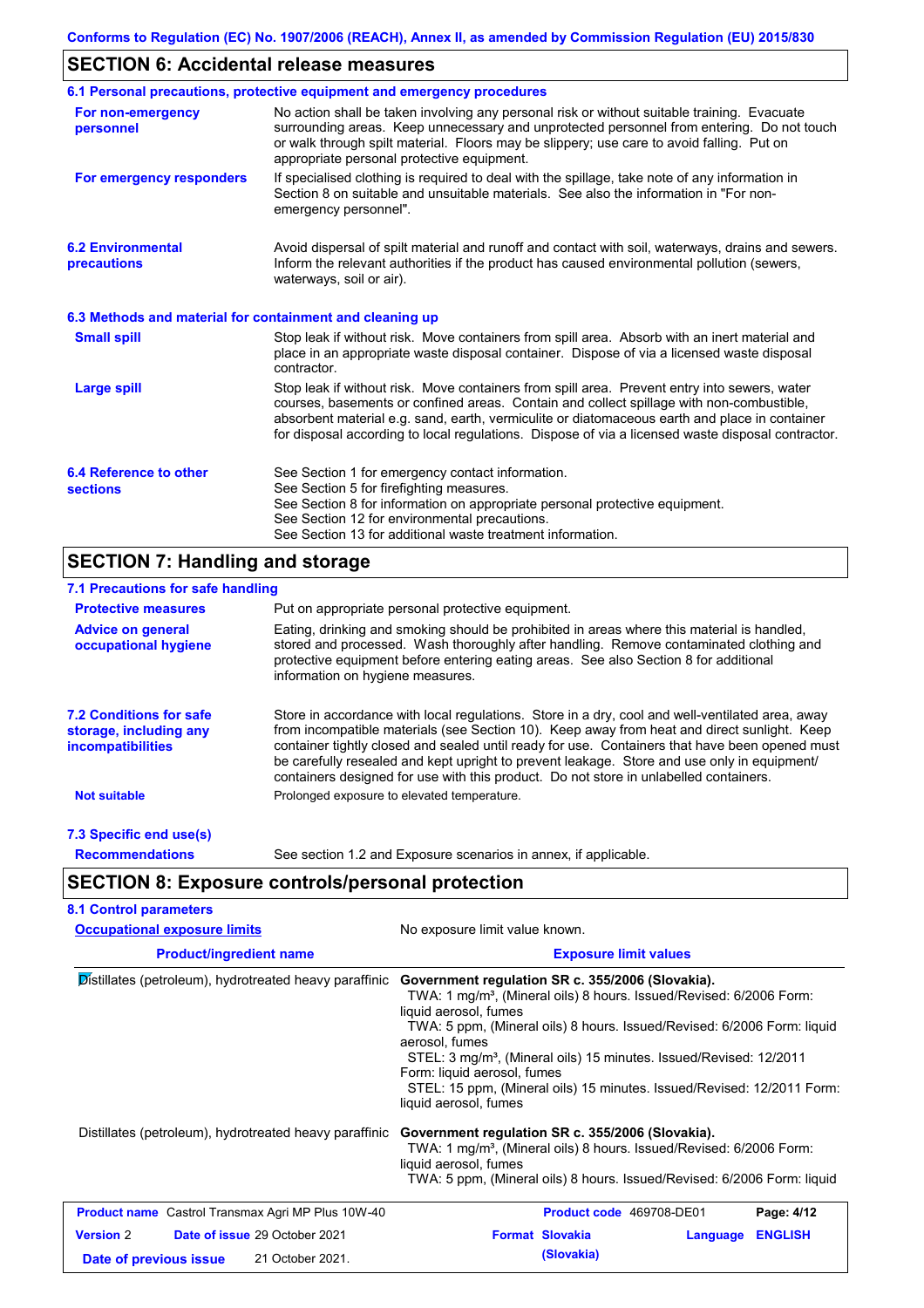# **SECTION 8: Exposure controls/personal protection**

|                                                                  |                                                                                                                                                                                                                                                                                                                                                                                                                                                                                                                                                                                                                                                                                                                                                                                                                                                                                                                                                                                                                            | aerosol, fumes<br>STEL: 3 mg/m <sup>3</sup> , (Mineral oils) 15 minutes. Issued/Revised: 12/2011<br>Form: liquid aerosol, fumes<br>STEL: 15 ppm, (Mineral oils) 15 minutes. Issued/Revised: 12/2011 Form:<br>liquid aerosol, fumes                                                                                                                                                                                                                                                                                                                                                                                                                                                                                                                                                                                                                                                                                                                                                                      |  |
|------------------------------------------------------------------|----------------------------------------------------------------------------------------------------------------------------------------------------------------------------------------------------------------------------------------------------------------------------------------------------------------------------------------------------------------------------------------------------------------------------------------------------------------------------------------------------------------------------------------------------------------------------------------------------------------------------------------------------------------------------------------------------------------------------------------------------------------------------------------------------------------------------------------------------------------------------------------------------------------------------------------------------------------------------------------------------------------------------|---------------------------------------------------------------------------------------------------------------------------------------------------------------------------------------------------------------------------------------------------------------------------------------------------------------------------------------------------------------------------------------------------------------------------------------------------------------------------------------------------------------------------------------------------------------------------------------------------------------------------------------------------------------------------------------------------------------------------------------------------------------------------------------------------------------------------------------------------------------------------------------------------------------------------------------------------------------------------------------------------------|--|
| Distillates (petroleum), solvent-dewaxed heavy                   |                                                                                                                                                                                                                                                                                                                                                                                                                                                                                                                                                                                                                                                                                                                                                                                                                                                                                                                                                                                                                            | Government regulation SR c. 355/2006 (Slovakia).                                                                                                                                                                                                                                                                                                                                                                                                                                                                                                                                                                                                                                                                                                                                                                                                                                                                                                                                                        |  |
| paraffinic                                                       |                                                                                                                                                                                                                                                                                                                                                                                                                                                                                                                                                                                                                                                                                                                                                                                                                                                                                                                                                                                                                            | TWA: 1 mg/m <sup>3</sup> , (Mineral oils) 8 hours. Issued/Revised: 6/2006 Form:<br>liquid aerosol, fumes<br>TWA: 5 ppm, (Mineral oils) 8 hours. Issued/Revised: 6/2006 Form: liquid<br>aerosol, fumes<br>STEL: 3 mg/m <sup>3</sup> , (Mineral oils) 15 minutes. Issued/Revised: 12/2011<br>Form: liquid aerosol, fumes<br>STEL: 15 ppm, (Mineral oils) 15 minutes. Issued/Revised: 12/2011 Form:<br>liquid aerosol, fumes                                                                                                                                                                                                                                                                                                                                                                                                                                                                                                                                                                               |  |
| Distillates (petroleum), solvent-dewaxed heavy                   |                                                                                                                                                                                                                                                                                                                                                                                                                                                                                                                                                                                                                                                                                                                                                                                                                                                                                                                                                                                                                            | Government regulation SR c. 355/2006 (Slovakia).                                                                                                                                                                                                                                                                                                                                                                                                                                                                                                                                                                                                                                                                                                                                                                                                                                                                                                                                                        |  |
| paraffinic                                                       |                                                                                                                                                                                                                                                                                                                                                                                                                                                                                                                                                                                                                                                                                                                                                                                                                                                                                                                                                                                                                            | TWA: 1 mg/m <sup>3</sup> , (Mineral oils) 8 hours. Issued/Revised: 6/2006 Form:<br>liquid aerosol, fumes<br>TWA: 5 ppm, (Mineral oils) 8 hours. Issued/Revised: 6/2006 Form: liquid<br>aerosol, fumes<br>STEL: 3 mg/m <sup>3</sup> , (Mineral oils) 15 minutes. Issued/Revised: 12/2011<br>Form: liquid aerosol, fumes<br>STEL: 15 ppm, (Mineral oils) 15 minutes. Issued/Revised: 12/2011 Form:<br>liquid aerosol, fumes                                                                                                                                                                                                                                                                                                                                                                                                                                                                                                                                                                               |  |
| Phosphorodithioic acid, mixed O,O-bis(2-ethylhexyl               |                                                                                                                                                                                                                                                                                                                                                                                                                                                                                                                                                                                                                                                                                                                                                                                                                                                                                                                                                                                                                            | Government regulation SR c. 355/2006 (Slovakia).                                                                                                                                                                                                                                                                                                                                                                                                                                                                                                                                                                                                                                                                                                                                                                                                                                                                                                                                                        |  |
| and iso-Bu and iso-Pr) esters, zinc salts                        |                                                                                                                                                                                                                                                                                                                                                                                                                                                                                                                                                                                                                                                                                                                                                                                                                                                                                                                                                                                                                            | TWA: 2 mg/m <sup>3</sup> , (Zinc and its inorganic compounds) 8 hours. Issued/<br>Revised: 12/2011 Form: Inhalable fraction<br>TWA: 0.1 mg/m <sup>3</sup> , (Zinc and its inorganic compounds) 8 hours. Issued/<br>Revised: 12/2011 Form: Respirable fraction<br>Whilst specific OELs for certain components may be shown in this section, other components may be present in any mist,                                                                                                                                                                                                                                                                                                                                                                                                                                                                                                                                                                                                                 |  |
| guidance only.                                                   |                                                                                                                                                                                                                                                                                                                                                                                                                                                                                                                                                                                                                                                                                                                                                                                                                                                                                                                                                                                                                            | vapour or dust produced. Therefore, the specific OELs may not be applicable to the product as a whole and are provided for                                                                                                                                                                                                                                                                                                                                                                                                                                                                                                                                                                                                                                                                                                                                                                                                                                                                              |  |
| <b>Recommended monitoring</b><br>procedures                      | If this product contains ingredients with exposure limits, personal, workplace atmosphere or<br>biological monitoring may be required to determine the effectiveness of the ventilation or other<br>control measures and/or the necessity to use respiratory protective equipment. Reference<br>should be made to monitoring standards, such as the following: European Standard EN 689<br>(Workplace atmospheres - Guidance for the assessment of exposure by inhalation to chemical<br>agents for comparison with limit values and measurement strategy) European Standard EN<br>14042 (Workplace atmospheres - Guide for the application and use of procedures for the<br>assessment of exposure to chemical and biological agents) European Standard EN 482<br>(Workplace atmospheres - General requirements for the performance of procedures for the<br>measurement of chemical agents) Reference to national guidance documents for methods for<br>the determination of hazardous substances will also be required. |                                                                                                                                                                                                                                                                                                                                                                                                                                                                                                                                                                                                                                                                                                                                                                                                                                                                                                                                                                                                         |  |
| <b>Derived No Effect Level</b>                                   |                                                                                                                                                                                                                                                                                                                                                                                                                                                                                                                                                                                                                                                                                                                                                                                                                                                                                                                                                                                                                            |                                                                                                                                                                                                                                                                                                                                                                                                                                                                                                                                                                                                                                                                                                                                                                                                                                                                                                                                                                                                         |  |
| No DNELs/DMELs available.                                        |                                                                                                                                                                                                                                                                                                                                                                                                                                                                                                                                                                                                                                                                                                                                                                                                                                                                                                                                                                                                                            |                                                                                                                                                                                                                                                                                                                                                                                                                                                                                                                                                                                                                                                                                                                                                                                                                                                                                                                                                                                                         |  |
| <b>Predicted No Effect Concentration</b><br>No PNECs available   |                                                                                                                                                                                                                                                                                                                                                                                                                                                                                                                                                                                                                                                                                                                                                                                                                                                                                                                                                                                                                            |                                                                                                                                                                                                                                                                                                                                                                                                                                                                                                                                                                                                                                                                                                                                                                                                                                                                                                                                                                                                         |  |
| <b>8.2 Exposure controls</b>                                     |                                                                                                                                                                                                                                                                                                                                                                                                                                                                                                                                                                                                                                                                                                                                                                                                                                                                                                                                                                                                                            |                                                                                                                                                                                                                                                                                                                                                                                                                                                                                                                                                                                                                                                                                                                                                                                                                                                                                                                                                                                                         |  |
| <b>Appropriate engineering</b><br><b>controls</b>                |                                                                                                                                                                                                                                                                                                                                                                                                                                                                                                                                                                                                                                                                                                                                                                                                                                                                                                                                                                                                                            | Provide exhaust ventilation or other engineering controls to keep the relevant airborne<br>concentrations below their respective occupational exposure limits.<br>All activities involving chemicals should be assessed for their risks to health, to ensure<br>exposures are adequately controlled. Personal protective equipment should only be considered<br>after other forms of control measures (e.g. engineering controls) have been suitably evaluated.<br>Personal protective equipment should conform to appropriate standards, be suitable for use, be<br>kept in good condition and properly maintained.<br>Your supplier of personal protective equipment should be consulted for advice on selection and<br>appropriate standards. For further information contact your national organisation for standards.<br>The final choice of protective equipment will depend upon a risk assessment. It is important to<br>ensure that all items of personal protective equipment are compatible. |  |
| <b>Individual protection measures</b><br><b>Hygiene measures</b> |                                                                                                                                                                                                                                                                                                                                                                                                                                                                                                                                                                                                                                                                                                                                                                                                                                                                                                                                                                                                                            | Wash hands, forearms and face thoroughly after handling chemical products, before eating,                                                                                                                                                                                                                                                                                                                                                                                                                                                                                                                                                                                                                                                                                                                                                                                                                                                                                                               |  |
|                                                                  |                                                                                                                                                                                                                                                                                                                                                                                                                                                                                                                                                                                                                                                                                                                                                                                                                                                                                                                                                                                                                            | smoking and using the lavatory and at the end of the working period. Ensure that eyewash<br>stations and safety showers are close to the workstation location.                                                                                                                                                                                                                                                                                                                                                                                                                                                                                                                                                                                                                                                                                                                                                                                                                                          |  |
| Product name Castrol Transmax Agri MP Plus 10W-40                |                                                                                                                                                                                                                                                                                                                                                                                                                                                                                                                                                                                                                                                                                                                                                                                                                                                                                                                                                                                                                            | Page: 5/12<br>Product code 469708-DE01                                                                                                                                                                                                                                                                                                                                                                                                                                                                                                                                                                                                                                                                                                                                                                                                                                                                                                                                                                  |  |
| <b>Version 2</b>                                                 | Date of issue 29 October 2021                                                                                                                                                                                                                                                                                                                                                                                                                                                                                                                                                                                                                                                                                                                                                                                                                                                                                                                                                                                              | <b>Format Slovakia</b><br>Language ENGLISH                                                                                                                                                                                                                                                                                                                                                                                                                                                                                                                                                                                                                                                                                                                                                                                                                                                                                                                                                              |  |

**Date of previous issue (Slovakia)** 21 October 2021.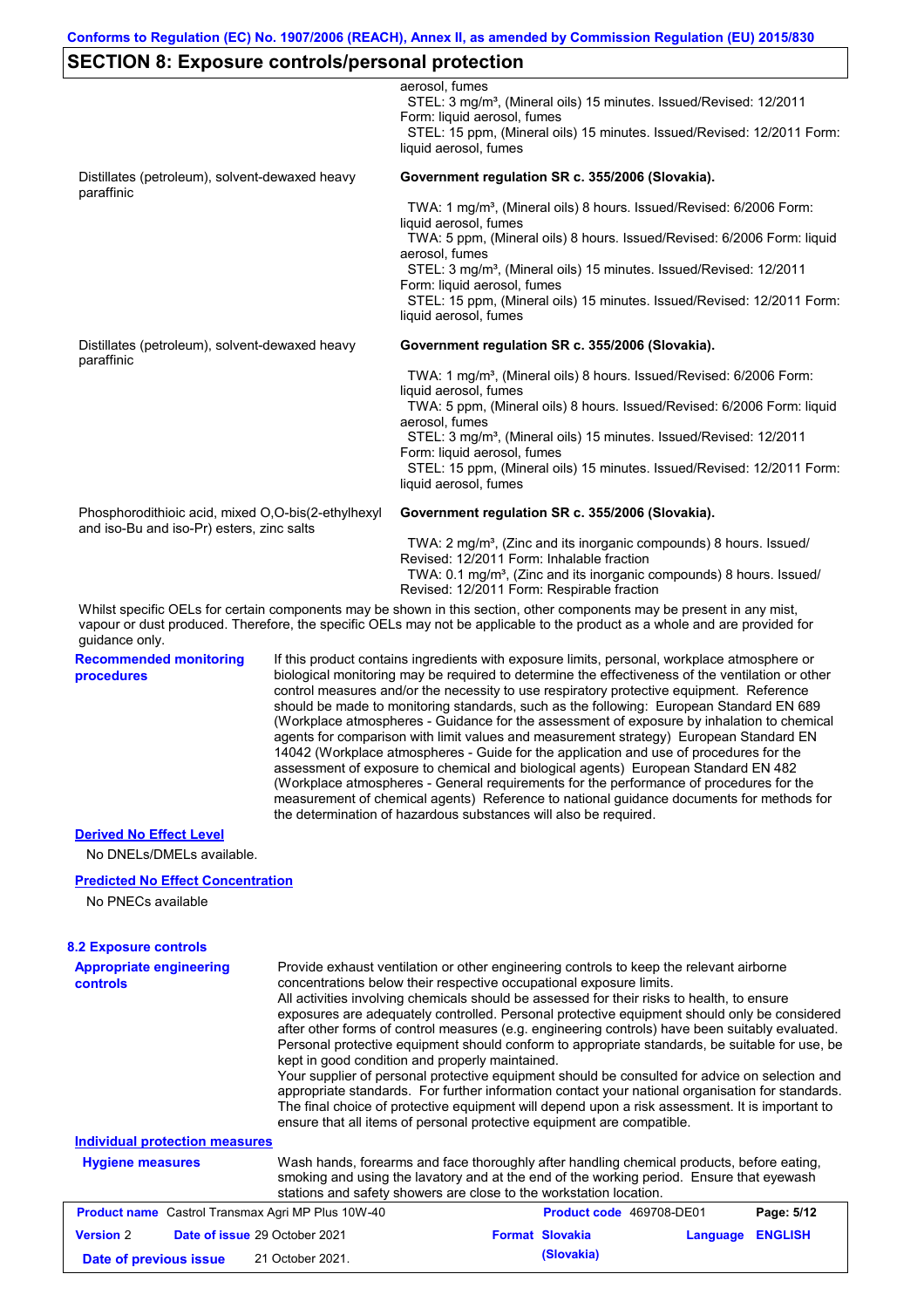# **SECTION 8: Exposure controls/personal protection**

| <b>Respiratory protection</b> | In case of insufficient ventilation, wear suitable respiratory equipment.<br>The correct choice of respiratory protection depends upon the chemicals being handled, the<br>conditions of work and use, and the condition of the respiratory equipment. Safety procedures<br>should be developed for each intended application. Respiratory protection equipment should<br>therefore be chosen in consultation with the supplier/manufacturer and with a full assessment<br>of the working conditions.                                                                                                                                             |
|-------------------------------|---------------------------------------------------------------------------------------------------------------------------------------------------------------------------------------------------------------------------------------------------------------------------------------------------------------------------------------------------------------------------------------------------------------------------------------------------------------------------------------------------------------------------------------------------------------------------------------------------------------------------------------------------|
| <b>Eye/face protection</b>    | Safety glasses with side shields.                                                                                                                                                                                                                                                                                                                                                                                                                                                                                                                                                                                                                 |
| <b>Skin protection</b>        |                                                                                                                                                                                                                                                                                                                                                                                                                                                                                                                                                                                                                                                   |
| <b>Hand protection</b>        | <b>General Information:</b>                                                                                                                                                                                                                                                                                                                                                                                                                                                                                                                                                                                                                       |
|                               | Because specific work environments and material handling practices vary, safety procedures<br>should be developed for each intended application. The correct choice of protective gloves<br>depends upon the chemicals being handled, and the conditions of work and use. Most gloves<br>provide protection for only a limited time before they must be discarded and replaced (even the<br>best chemically resistant gloves will break down after repeated chemical exposures).                                                                                                                                                                  |
|                               | Gloves should be chosen in consultation with the supplier / manufacturer and taking account of<br>a full assessment of the working conditions.                                                                                                                                                                                                                                                                                                                                                                                                                                                                                                    |
|                               | Recommended: Nitrile gloves.<br><b>Breakthrough time:</b>                                                                                                                                                                                                                                                                                                                                                                                                                                                                                                                                                                                         |
|                               | Breakthrough time data are generated by glove manufacturers under laboratory test conditions<br>and represent how long a glove can be expected to provide effective permeation resistance. It<br>is important when following breakthrough time recommendations that actual workplace<br>conditions are taken into account. Always consult with your glove supplier for up-to-date<br>technical information on breakthrough times for the recommended glove type.<br>Our recommendations on the selection of gloves are as follows:                                                                                                                |
|                               | Continuous contact:                                                                                                                                                                                                                                                                                                                                                                                                                                                                                                                                                                                                                               |
|                               | Gloves with a minimum breakthrough time of 240 minutes, or >480 minutes if suitable gloves<br>can be obtained.<br>If suitable gloves are not available to offer that level of protection, gloves with shorter<br>breakthrough times may be acceptable as long as appropriate glove maintenance and<br>replacement regimes are determined and adhered to.                                                                                                                                                                                                                                                                                          |
|                               | Short-term / splash protection:                                                                                                                                                                                                                                                                                                                                                                                                                                                                                                                                                                                                                   |
|                               | Recommended breakthrough times as above.<br>It is recognised that for short-term, transient exposures, gloves with shorter breakthrough times<br>may commonly be used. Therefore, appropriate maintenance and replacement regimes must<br>be determined and rigorously followed.                                                                                                                                                                                                                                                                                                                                                                  |
|                               | <b>Glove Thickness:</b>                                                                                                                                                                                                                                                                                                                                                                                                                                                                                                                                                                                                                           |
|                               | For general applications, we recommend gloves with a thickness typically greater than 0.35 mm.                                                                                                                                                                                                                                                                                                                                                                                                                                                                                                                                                    |
|                               | It should be emphasised that glove thickness is not necessarily a good predictor of glove<br>resistance to a specific chemical, as the permeation efficiency of the glove will be dependent<br>on the exact composition of the glove material. Therefore, glove selection should also be based<br>on consideration of the task requirements and knowledge of breakthrough times.<br>Glove thickness may also vary depending on the glove manufacturer, the glove type and the<br>glove model. Therefore, the manufacturers' technical data should always be taken into account<br>to ensure selection of the most appropriate glove for the task. |
|                               | Note: Depending on the activity being conducted, gloves of varying thickness may be required<br>for specific tasks. For example:                                                                                                                                                                                                                                                                                                                                                                                                                                                                                                                  |
|                               | • Thinner gloves (down to 0.1 mm or less) may be required where a high degree of manual<br>dexterity is needed. However, these gloves are only likely to give short duration protection and<br>would normally be just for single use applications, then disposed of.                                                                                                                                                                                                                                                                                                                                                                              |
|                               | • Thicker gloves (up to 3 mm or more) may be required where there is a mechanical (as well<br>as a chemical) risk i.e. where there is abrasion or puncture potential.                                                                                                                                                                                                                                                                                                                                                                                                                                                                             |

| <b>Product name</b> Castrol Transmax Agri MP Plus 10W-40 |  | Product code 469708-DE01             | Page: 6/12 |                        |                  |  |
|----------------------------------------------------------|--|--------------------------------------|------------|------------------------|------------------|--|
| <b>Version 2</b>                                         |  | <b>Date of issue 29 October 2021</b> |            | <b>Format Slovakia</b> | Language ENGLISH |  |
| Date of previous issue                                   |  | 21 October 2021.                     |            | (Slovakia)             |                  |  |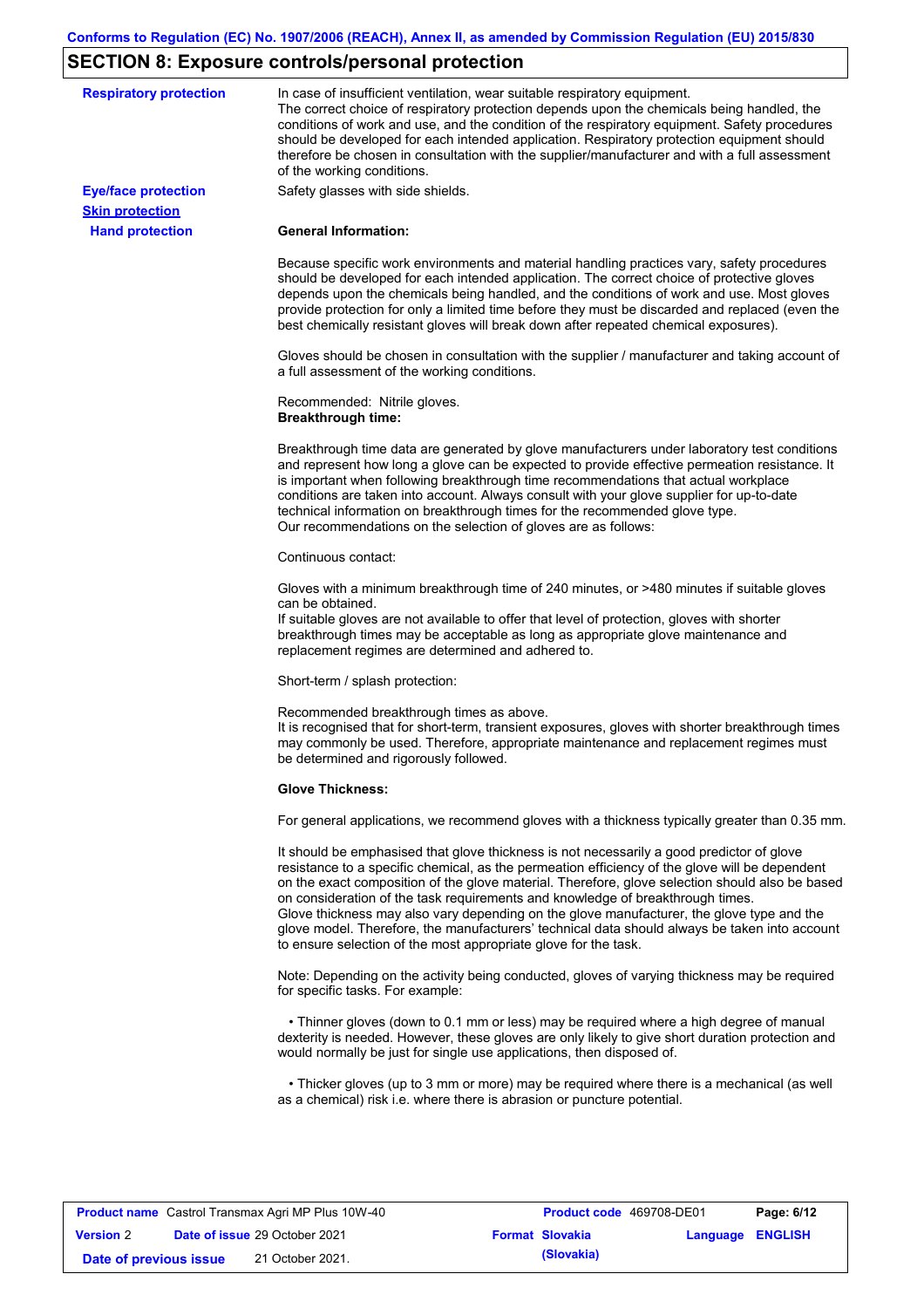## **SECTION 8: Exposure controls/personal protection**

| <b>Skin and body</b>                      | Use of protective clothing is good industrial practice.<br>Personal protective equipment for the body should be selected based on the task being<br>performed and the risks involved and should be approved by a specialist before handling this<br>product.<br>Cotton or polyester/cotton overalls will only provide protection against light superficial<br>contamination that will not soak through to the skin. Overalls should be laundered on a regular<br>basis. When the risk of skin exposure is high (e.g. when cleaning up spillages or if there is a<br>risk of splashing) then chemical resistant aprons and/or impervious chemical suits and boots<br>will be required. |
|-------------------------------------------|---------------------------------------------------------------------------------------------------------------------------------------------------------------------------------------------------------------------------------------------------------------------------------------------------------------------------------------------------------------------------------------------------------------------------------------------------------------------------------------------------------------------------------------------------------------------------------------------------------------------------------------------------------------------------------------|
| <b>Refer to standards:</b>                | Respiratory protection: EN 529<br>Gloves: EN 420, EN 374<br>Eye protection: EN 166<br>Filtering half-mask: EN 149<br>Filtering half-mask with valve: EN 405<br>Half-mask: EN 140 plus filter<br>Full-face mask: EN 136 plus filter<br>Particulate filters: EN 143<br>Gas/combined filters: EN 14387                                                                                                                                                                                                                                                                                                                                                                                   |
| <b>Environmental exposure</b><br>controls | Emissions from ventilation or work process equipment should be checked to ensure they<br>comply with the requirements of environmental protection legislation. In some cases, fume<br>scrubbers, filters or engineering modifications to the process equipment will be necessary to<br>reduce emissions to acceptable levels.                                                                                                                                                                                                                                                                                                                                                         |
|                                           |                                                                                                                                                                                                                                                                                                                                                                                                                                                                                                                                                                                                                                                                                       |

## **SECTION 9: Physical and chemical properties**

The conditions of measurement of all properties are at standard temperature and pressure unless otherwise indicated.

### **9.1 Information on basic physical and chemical properties**

| <b>Appearance</b>                               |                                       |
|-------------------------------------------------|---------------------------------------|
| <b>Physical state</b>                           | Liquid.                               |
| <b>Colour</b>                                   | Amber.                                |
| <b>Odour</b>                                    | Not available.                        |
| <b>Odour threshold</b>                          | Not available.                        |
| рH                                              | Not applicable.                       |
| <b>Melting point/freezing point</b>             | Not available.                        |
| Initial boiling point and boiling               | Not available.                        |
| range                                           |                                       |
| <b>Pour point</b>                               | $\overline{45}$ °C                    |
| <b>Flash point</b>                              | Open cup: >200°C (>392°F) [Cleveland] |
| <b>Evaporation rate</b>                         | Not available.                        |
| <b>Flammability (solid, gas)</b>                | Not available.                        |
| Upper/lower flammability or<br>explosive limits | Not available.                        |
| <b>Vapour pressure</b>                          | Not available.                        |

|                                                          |                                                                                                              |           | Vapour Pressure at 20°C<br>Vapour pressure at 50°C |                          |          |     |                            |
|----------------------------------------------------------|--------------------------------------------------------------------------------------------------------------|-----------|----------------------------------------------------|--------------------------|----------|-----|----------------------------|
|                                                          | <b>Ingredient name</b>                                                                                       | mm Hg kPa |                                                    | <b>Method</b>            | mm<br>Hg | kPa | <b>Method</b>              |
|                                                          | Distillates (petroleum),<br>hydrotreated heavy<br>paraffinic                                                 | < 0.08    | < 0.011                                            | <b>ASTM D 5191</b>       |          |     |                            |
|                                                          | Distillates (petroleum),<br>hydrotreated heavy<br>paraffinic                                                 | < 0.08    | < 0.011                                            | <b>ASTM D 5191</b>       |          |     |                            |
|                                                          | Distillates (petroleum),<br>solvent-dewaxed<br>heavy paraffinic                                              | < 0.08    | < 0.011                                            | <b>ASTM D 5191</b>       |          |     |                            |
|                                                          | Distillates (petroleum),<br>solvent-dewaxed<br>heavy paraffinic                                              | < 0.08    | < 0.011                                            | <b>ASTM D 5191</b>       |          |     |                            |
|                                                          | Phosphorodithioic acid, 0<br>mixed O.O-bis<br>(2-ethylhexyl and iso-<br>Bu and iso-Pr) esters,<br>zinc salts |           | <sup>0</sup>                                       | EU A.4                   |          |     |                            |
| <b>Vapour density</b>                                    | Not available.                                                                                               |           |                                                    |                          |          |     |                            |
| <b>Product name</b> Castrol Transmax Agri MP Plus 10W-40 |                                                                                                              |           |                                                    | Product code 469708-DE01 |          |     | Page: 7/12                 |
| <b>Version 2</b>                                         | Date of issue 29 October 2021                                                                                |           |                                                    | <b>Format Slovakia</b>   |          |     | <b>ENGLISH</b><br>Language |

**Date of previous issue (Slovakia)** 21 October 2021.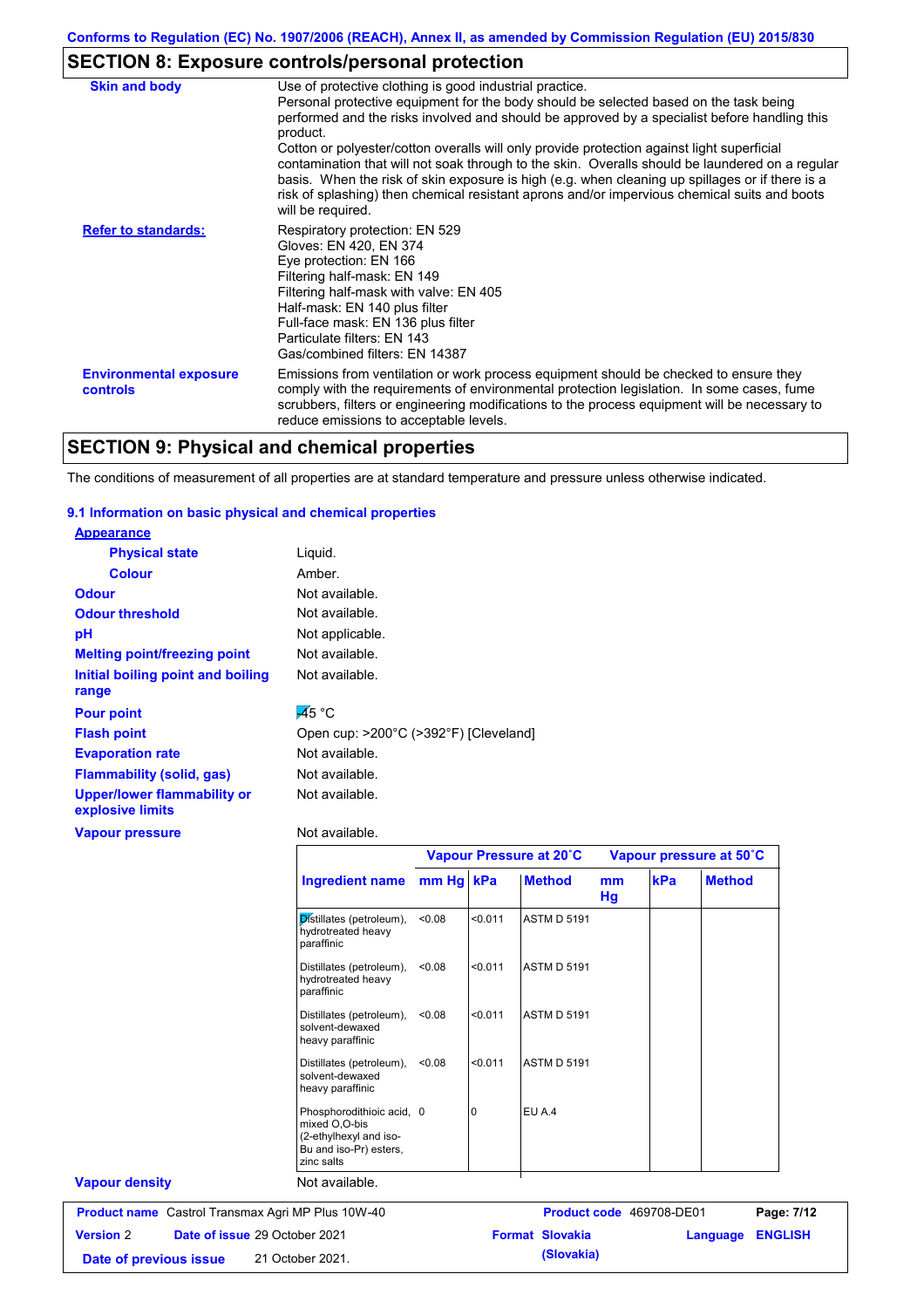# **SECTION 9: Physical and chemical properties**

| <b>Relative density</b>                           | Not available.                                                                                                                         |
|---------------------------------------------------|----------------------------------------------------------------------------------------------------------------------------------------|
| <b>Density</b>                                    | $\leq$ 1000 kg/m <sup>3</sup> (<1 g/cm <sup>3</sup> ) at 15 <sup>°</sup> C                                                             |
| <b>Solubility(ies)</b>                            | insoluble in water.                                                                                                                    |
| <b>Partition coefficient: n-octanol/</b><br>water | Mot applicable.                                                                                                                        |
| <b>Auto-ignition temperature</b>                  | Not available.                                                                                                                         |
| <b>Decomposition temperature</b>                  | Not available.                                                                                                                         |
| <b>Viscosity</b>                                  | Kinematic: 89 mm <sup>2</sup> /s (89 cSt) at 40 $^{\circ}$ C<br>Kinematic: 12.8 to 13.2 mm <sup>2</sup> /s (12.8 to 13.2 cSt) at 100°C |
| <b>Explosive properties</b>                       | Not available.                                                                                                                         |
| <b>Oxidising properties</b>                       | Not available.                                                                                                                         |
| <b>Particle characteristics</b>                   |                                                                                                                                        |
| <b>Median particle size</b>                       | Mot applicable.                                                                                                                        |

# **SECTION 10: Stability and reactivity**

**9.2 Other information**

No additional information.

| <b>10.1 Reactivity</b>                            | No specific test data available for this product. Refer to Conditions to avoid and Incompatible<br>materials for additional information.                                |  |
|---------------------------------------------------|-------------------------------------------------------------------------------------------------------------------------------------------------------------------------|--|
| <b>10.2 Chemical stability</b>                    | The product is stable.                                                                                                                                                  |  |
| <b>10.3 Possibility of</b><br>hazardous reactions | Under normal conditions of storage and use, hazardous reactions will not occur.<br>Under normal conditions of storage and use, hazardous polymerisation will not occur. |  |
| <b>10.4 Conditions to avoid</b>                   | Avoid all possible sources of ignition (spark or flame).                                                                                                                |  |
| <b>10.5 Incompatible materials</b>                | Reactive or incompatible with the following materials: oxidising materials.                                                                                             |  |
| <b>10.6 Hazardous</b><br>decomposition products   | Under normal conditions of storage and use, hazardous decomposition products should not be<br>produced.                                                                 |  |

# **SECTION 11: Toxicological information**

| 11.1 Information on toxicological effects          |                                                                                                                             |                                                                                        |  |  |
|----------------------------------------------------|-----------------------------------------------------------------------------------------------------------------------------|----------------------------------------------------------------------------------------|--|--|
| <b>Acute toxicity estimates</b>                    |                                                                                                                             |                                                                                        |  |  |
| Not available.                                     |                                                                                                                             |                                                                                        |  |  |
| <b>Information on likely</b><br>routes of exposure | Routes of entry anticipated: Dermal, Inhalation.                                                                            |                                                                                        |  |  |
| <b>Potential acute health effects</b>              |                                                                                                                             |                                                                                        |  |  |
| <b>Inhalation</b>                                  | pressure.                                                                                                                   | Vapour inhalation under ambient conditions is not normally a problem due to low vapour |  |  |
| <b>Ingestion</b>                                   | No known significant effects or critical hazards.                                                                           |                                                                                        |  |  |
| <b>Skin contact</b>                                | Defatting to the skin. May cause skin dryness and irritation.                                                               |                                                                                        |  |  |
| <b>Eye contact</b>                                 | Not classified as an eye irritant. Based on data available for this or related materials.                                   |                                                                                        |  |  |
|                                                    | Symptoms related to the physical, chemical and toxicological characteristics                                                |                                                                                        |  |  |
| <b>Inhalation</b>                                  | May be harmful by inhalation if exposure to vapour, mists or fumes resulting from thermal<br>decomposition products occurs. |                                                                                        |  |  |
| <b>Ingestion</b>                                   | No specific data.                                                                                                           |                                                                                        |  |  |
| <b>Skin contact</b>                                | Adverse symptoms may include the following:<br><i>irritation</i><br>dryness<br>cracking                                     |                                                                                        |  |  |
| <b>Eye contact</b>                                 | No specific data.                                                                                                           |                                                                                        |  |  |
|                                                    | Delayed and immediate effects as well as chronic effects from short and long-term exposure                                  |                                                                                        |  |  |
| <b>Inhalation</b>                                  | Overexposure to the inhalation of airborne droplets or aerosols may cause irritation of the<br>respiratory tract.           |                                                                                        |  |  |
| <b>Ingestion</b>                                   | Ingestion of large quantities may cause nausea and diarrhoea.                                                               |                                                                                        |  |  |
| Product name Castrol Transmax Agri MP Plus 10W-40  |                                                                                                                             | Product code 469708-DE01<br>Page: 8/12                                                 |  |  |
| <b>Version 2</b>                                   | Date of issue 29 October 2021<br><b>Format Slovakia</b>                                                                     | <b>ENGLISH</b><br>Language                                                             |  |  |
| Date of previous issue                             | 21 October 2021.                                                                                                            | (Slovakia)                                                                             |  |  |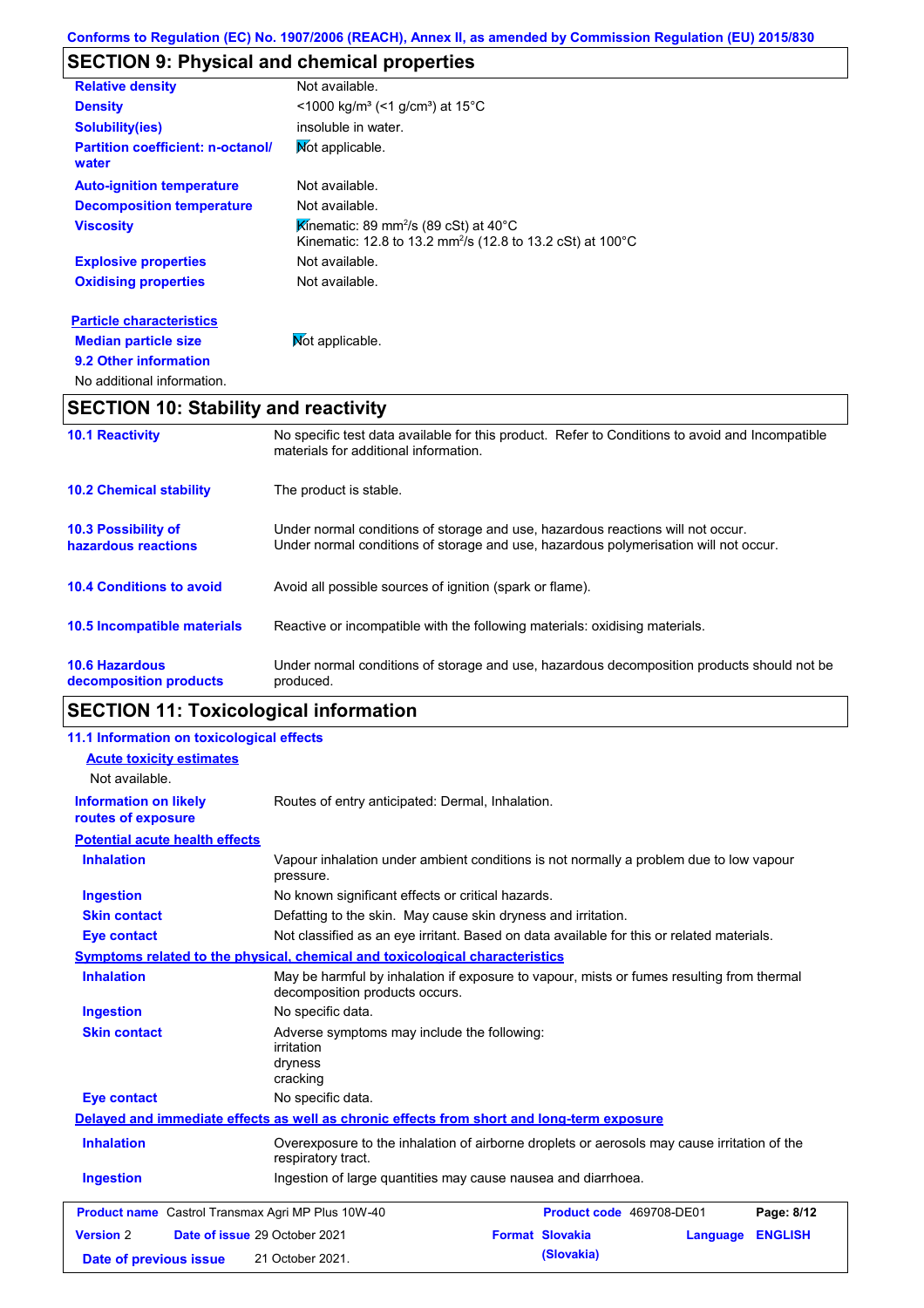## **SECTION 11: Toxicological information**

| <b>Skin contact</b>                     | Prolonged or repeated contact can defat the skin and lead to irritation and/or dermatitis.                                                                                                                                                                                                                                                                                                               |  |
|-----------------------------------------|----------------------------------------------------------------------------------------------------------------------------------------------------------------------------------------------------------------------------------------------------------------------------------------------------------------------------------------------------------------------------------------------------------|--|
| Eye contact                             | Potential risk of transient stinging or redness if accidental eye contact occurs.                                                                                                                                                                                                                                                                                                                        |  |
| <b>Potential chronic health effects</b> |                                                                                                                                                                                                                                                                                                                                                                                                          |  |
| <b>General</b>                          | USED ENGINE OILS<br>Combustion products resulting from the operation of internal combustion engines contaminate<br>engine oils during use. Used engine oil may contain hazardous components which have the<br>potential to cause skin cancer. Frequent or prolonged contact with all types and makes of used<br>engine oil must therefore be avoided and a high standard of personal hygiene maintained. |  |
| <b>Carcinogenicity</b>                  | No known significant effects or critical hazards.                                                                                                                                                                                                                                                                                                                                                        |  |
| <b>Mutagenicity</b>                     | No known significant effects or critical hazards.                                                                                                                                                                                                                                                                                                                                                        |  |
| <b>Developmental effects</b>            | No known significant effects or critical hazards.                                                                                                                                                                                                                                                                                                                                                        |  |
| <b>Fertility effects</b>                | No known significant effects or critical hazards.                                                                                                                                                                                                                                                                                                                                                        |  |

## **SECTION 12: Ecological information**

| <b>Environmental hazards</b> | Not classified as dangerous                                                                                 |
|------------------------------|-------------------------------------------------------------------------------------------------------------|
|                              | Product not classified for environmental effects. Based on data available for this or related<br>materials. |

### **12.2 Persistence and degradability**

Expected to be biodegradable.

### **12.3 Bioaccumulative potential**

This product is not expected to bioaccumulate through food chains in the environment.

| <b>12.4 Mobility in soil</b>                                  |                                                                      |
|---------------------------------------------------------------|----------------------------------------------------------------------|
| <b>Soil/water partition</b><br>coefficient (K <sub>oc</sub> ) | Not available.                                                       |
| <b>Mobility</b>                                               | Spillages may penetrate the soil causing ground water contamination. |

### **12.5 Results of PBT and vPvB assessment**

Product does not meet the criteria for PBT or vPvB according to Regulation (EC) No. 1907/2006, Annex XIII.

| <b>OFOTION 40. Diamocol considerations</b> |                                                                                                                           |
|--------------------------------------------|---------------------------------------------------------------------------------------------------------------------------|
| <b>Other ecological information</b>        | Spills may form a film on water surfaces causing physical damage to organisms. Oxygen<br>transfer could also be impaired. |
| 12.6 Other adverse effects                 |                                                                                                                           |

### **SECTION 13: Disposal considerations**

## **13.1 Waste treatment methods**

| <b>Product</b>             |                                                                                                                                                                      |
|----------------------------|----------------------------------------------------------------------------------------------------------------------------------------------------------------------|
| <b>Methods of disposal</b> | Where possible, arrange for product to be recycled. Dispose of via an authorised person/<br>licensed waste disposal contractor in accordance with local regulations. |
| <b>Hazardous waste</b>     | Yes.                                                                                                                                                                 |

### **European waste catalogue (EWC)**

| Waste code | <b>Waste designation</b>                 |
|------------|------------------------------------------|
| $130208*$  | lother engine, gear and lubricating oils |
| $130113*$  | other hydraulic oils                     |

However, deviation from the intended use and/or the presence of any potential contaminants may require an alternative waste disposal code to be assigned by the end user.

### **Packaging**

| <b>Methods of disposal</b> | Where possible, arrange for product to be recycled. Dispose of via an authorised person/<br>licensed waste disposal contractor in accordance with local regulations.                                                                    |
|----------------------------|-----------------------------------------------------------------------------------------------------------------------------------------------------------------------------------------------------------------------------------------|
| <b>Special precautions</b> | This material and its container must be disposed of in a safe way. Empty containers or liners<br>may retain some product residues. Avoid dispersal of spilt material and runoff and contact with<br>soil, waterways, drains and sewers. |
| <b>References</b>          | Commission 2014/955/EU<br>Directive 2008/98/EC                                                                                                                                                                                          |

| <b>Product name</b> Castrol Transmax Agri MP Plus 10W-40 |  | <b>Product code</b> 469708-DE01      |  | Page: 9/12             |                         |  |
|----------------------------------------------------------|--|--------------------------------------|--|------------------------|-------------------------|--|
| <b>Version 2</b>                                         |  | <b>Date of issue 29 October 2021</b> |  | <b>Format Slovakia</b> | <b>Language ENGLISH</b> |  |
| Date of previous issue                                   |  | 21 October 2021.                     |  | (Slovakia)             |                         |  |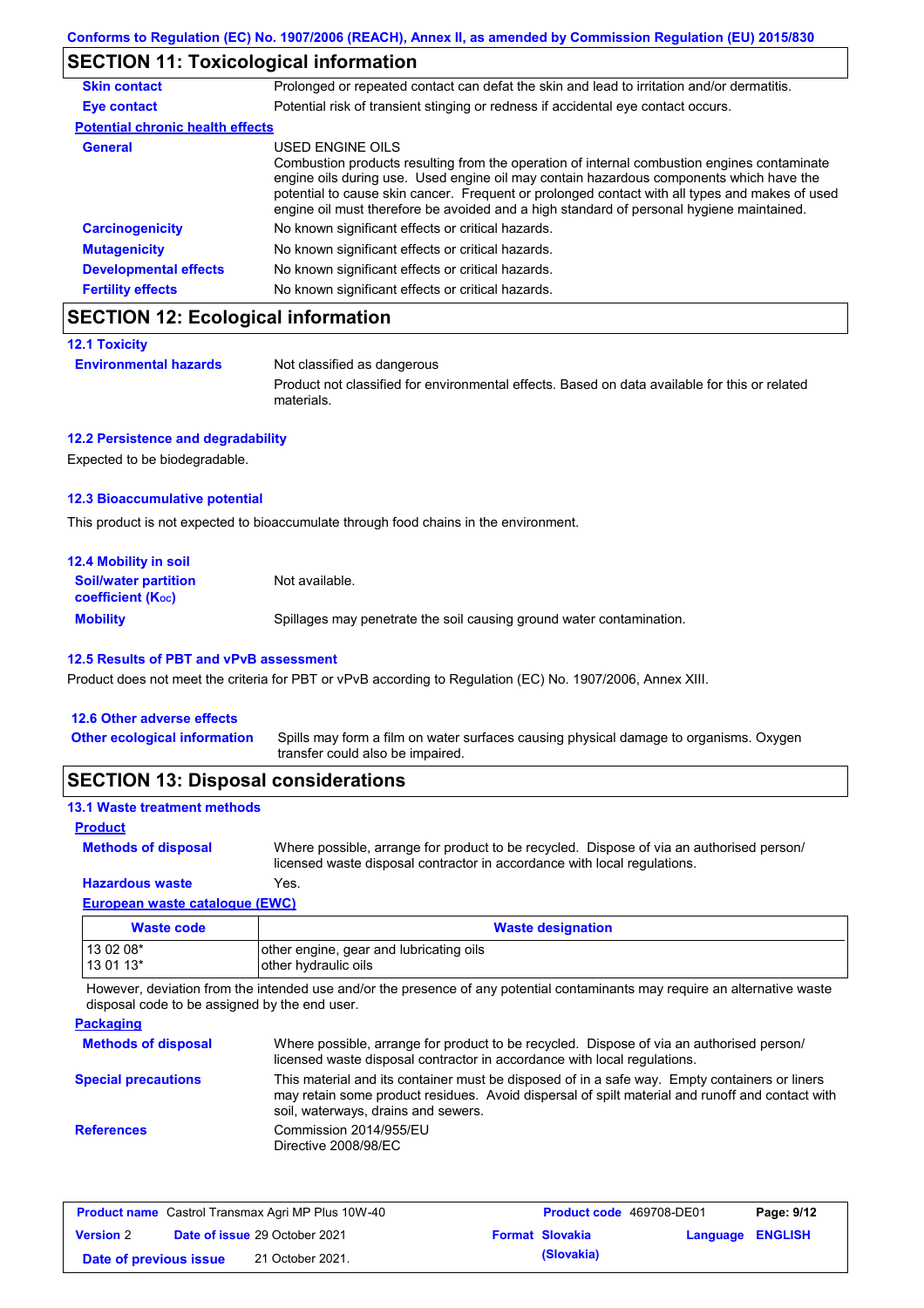#### - - - - - - - - - Not regulated. Not regulated. Not regulated. - - - **SECTION 14: Transport information ADR/RID IMDG IATA 14.1 UN number 14.2 UN proper shipping name 14.3 Transport hazard class(es) 14.4 Packing group ADN Additional information 14.5 Environmental hazards** No. 1980 | No. 1980 | No. 1980 | No. 1980 | No. 1980 | No. 1980 | No. 1980 | No. 1980 | No. 1980 | No. 1980 | Not regulated. - -<br>No. - -

**14.6 Special precautions for user** Not available.

**14.7 Transport in bulk according to IMO instruments**

**Version** 2

Not available.

## **SECTION 15: Regulatory information**

**Other regulations REACH Status** The company, as identified in Section 1, sells this product in the EU in compliance with the current requirements of REACH. **15.1 Safety, health and environmental regulations/legislation specific for the substance or mixture EU Regulation (EC) No. 1907/2006 (REACH) Annex XIV - List of substances subject to authorisation Substances of very high concern** None of the components are listed. All components are listed or exempted. All components are listed or exempted. All components are listed or exempted. All components are listed or exempted. All components are active or exempted. All components are listed or exempted. All components are listed or exempted. **United States inventory (TSCA 8b) Australia inventory (AIIC) Canada inventory China inventory (IECSC) Japan inventory (CSCL) Korea inventory (KECI) Philippines inventory (PICCS) Taiwan Chemical Substances Inventory (TCSI)** All components are listed or exempted. **Ozone depleting substances (1005/2009/EU)** Not listed. **Prior Informed Consent (PIC) (649/2012/EU)** None of the components are listed. **Annex XIV EU Regulation (EC) No. 1907/2006 (REACH) Annex XVII - Restrictions on the manufacture, placing on the market and use of certain dangerous substances, mixtures and articles** Not applicable. **Product name** Castrol Transmax Agri MP Plus 10W-40 **Product Code** 469708-DE01 **Page: 10/12** 

**Date of issue** 29 October 2021 **Format Slovakia Language ENGLISH** 

**Date of previous issue (Slovakia)** 21 October 2021.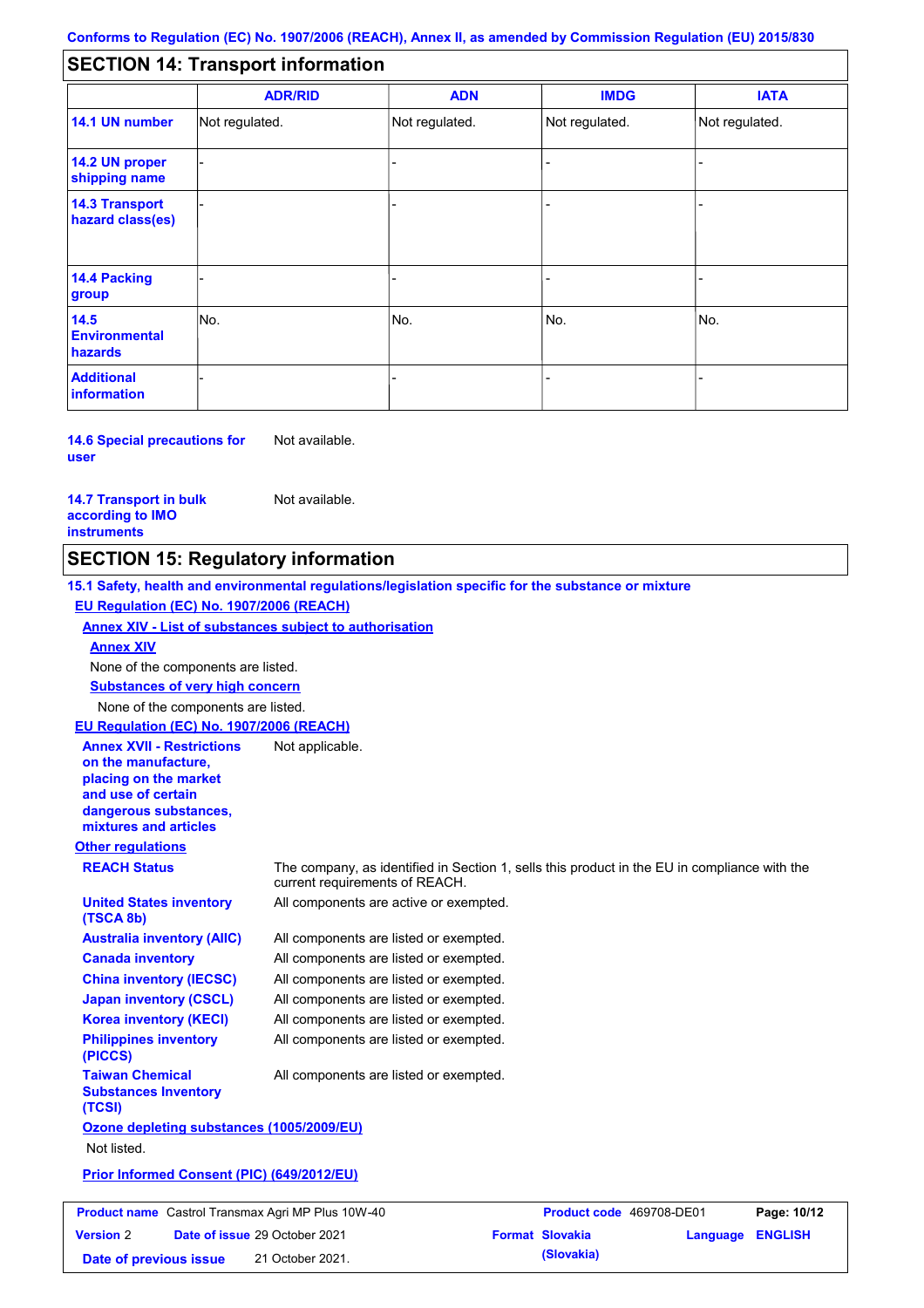## **SECTION 15: Regulatory information**

Not listed.

**Persistent Organic Pollutants** Not listed.

### **EU - Water framework directive - Priority substances**

None of the components are listed.

### **Seveso Directive**

This product is not controlled under the Seveso Directive.

| <b>15.2 Chemical safety</b> | A Chemical Safety Assessment has been carried out for one or more of the substances within  |
|-----------------------------|---------------------------------------------------------------------------------------------|
| assessment                  | this mixture. A Chemical Safety Assessment has not been carried out for the mixture itself. |

# **SECTION 16: Other information**

| <b>Abbreviations and acronyms</b> | ADN = European Provisions concerning the International Carriage of Dangerous Goods by                                           |
|-----------------------------------|---------------------------------------------------------------------------------------------------------------------------------|
|                                   | Inland Waterway<br>ADR = The European Agreement concerning the International Carriage of Dangerous Goods by                     |
|                                   | Road                                                                                                                            |
|                                   | ATE = Acute Toxicity Estimate                                                                                                   |
|                                   | BCF = Bioconcentration Factor                                                                                                   |
|                                   | CAS = Chemical Abstracts Service                                                                                                |
|                                   | CLP = Classification, Labelling and Packaging Regulation [Regulation (EC) No. 1272/2008]                                        |
|                                   | CSA = Chemical Safety Assessment                                                                                                |
|                                   | CSR = Chemical Safety Report                                                                                                    |
|                                   | DMEL = Derived Minimal Effect Level                                                                                             |
|                                   | DNEL = Derived No Effect Level                                                                                                  |
|                                   | EINECS = European Inventory of Existing Commercial chemical Substances                                                          |
|                                   | ES = Exposure Scenario                                                                                                          |
|                                   | EUH statement = CLP-specific Hazard statement                                                                                   |
|                                   | EWC = European Waste Catalogue                                                                                                  |
|                                   | GHS = Globally Harmonized System of Classification and Labelling of Chemicals<br>IATA = International Air Transport Association |
|                                   | IBC = Intermediate Bulk Container                                                                                               |
|                                   | IMDG = International Maritime Dangerous Goods                                                                                   |
|                                   | LogPow = logarithm of the octanol/water partition coefficient                                                                   |
|                                   | MARPOL = International Convention for the Prevention of Pollution From Ships, 1973 as                                           |
|                                   | modified by the Protocol of 1978. ("Marpol" = marine pollution)                                                                 |
|                                   | OECD = Organisation for Economic Co-operation and Development                                                                   |
|                                   | PBT = Persistent, Bioaccumulative and Toxic                                                                                     |
|                                   | <b>PNEC</b> = Predicted No Effect Concentration                                                                                 |
|                                   | REACH = Registration, Evaluation, Authorisation and Restriction of Chemicals Regulation                                         |
|                                   | [Regulation (EC) No. 1907/2006]                                                                                                 |
|                                   | RID = The Regulations concerning the International Carriage of Dangerous Goods by Rail                                          |
|                                   | <b>RRN = REACH Registration Number</b>                                                                                          |
|                                   | SADT = Self-Accelerating Decomposition Temperature                                                                              |
|                                   | SVHC = Substances of Very High Concern                                                                                          |
|                                   | STOT-RE = Specific Target Organ Toxicity - Repeated Exposure<br>STOT-SE = Specific Target Organ Toxicity - Single Exposure      |
|                                   | $TWA = Time$ weighted average                                                                                                   |
|                                   | $UN = United Nations$                                                                                                           |
|                                   | UVCB = Complex hydrocarbon substance                                                                                            |
|                                   | VOC = Volatile Organic Compound                                                                                                 |
|                                   | vPvB = Very Persistent and Very Bioaccumulative                                                                                 |
|                                   | Varies = may contain one or more of the following 64741-88-4 / RRN 01-2119488706-23,                                            |
|                                   | 64741-89-5 / RRN 01-2119487067-30, 64741-95-3 / RRN 01-2119487081-40, 64741-96-4/ RRN                                           |
|                                   | 01-2119483621-38, 64742-01-4 / RRN 01-2119488707-21, 64742-44-5 / RRN                                                           |
|                                   | 01-2119985177-24, 64742-45-6, 64742-52-5 / RRN 01-2119467170-45, 64742-53-6 / RRN                                               |
|                                   | 01-2119480375-34, 64742-54-7 / RRN 01-2119484627-25, 64742-55-8 / RRN                                                           |
|                                   | 01-2119487077-29, 64742-56-9 / RRN 01-2119480132-48, 64742-57-0 / RRN                                                           |
|                                   | 01-2119489287-22, 64742-58-1, 64742-62-7 / RRN 01-2119480472-38, 64742-63-8,                                                    |
|                                   | 64742-65-0 / RRN 01-2119471299-27, 64742-70-7 / RRN 01-2119487080-42, 72623-85-9 /                                              |
|                                   | RRN 01-2119555262-43, 72623-86-0 / RRN 01-2119474878-16, 72623-87-1 / RRN                                                       |
|                                   | 01-2119474889-13                                                                                                                |

### **Procedure used to derive the classification according to Regulation (EC) No. 1272/2008 [CLP/GHS]**

| <b>Classification</b> |                                                          | <b>Justification</b>     |          |                |  |
|-----------------------|----------------------------------------------------------|--------------------------|----------|----------------|--|
| Not classified.       |                                                          |                          |          |                |  |
|                       | <b>Product name</b> Castrol Transmax Agri MP Plus 10W-40 | Product code 469708-DE01 |          | Page: 11/12    |  |
| <b>Version 2</b>      | <b>Date of issue 29 October 2021</b>                     | <b>Format Slovakia</b>   | Language | <b>ENGLISH</b> |  |
|                       | 21 October 2021.<br>Date of previous issue               | (Slovakia)               |          |                |  |